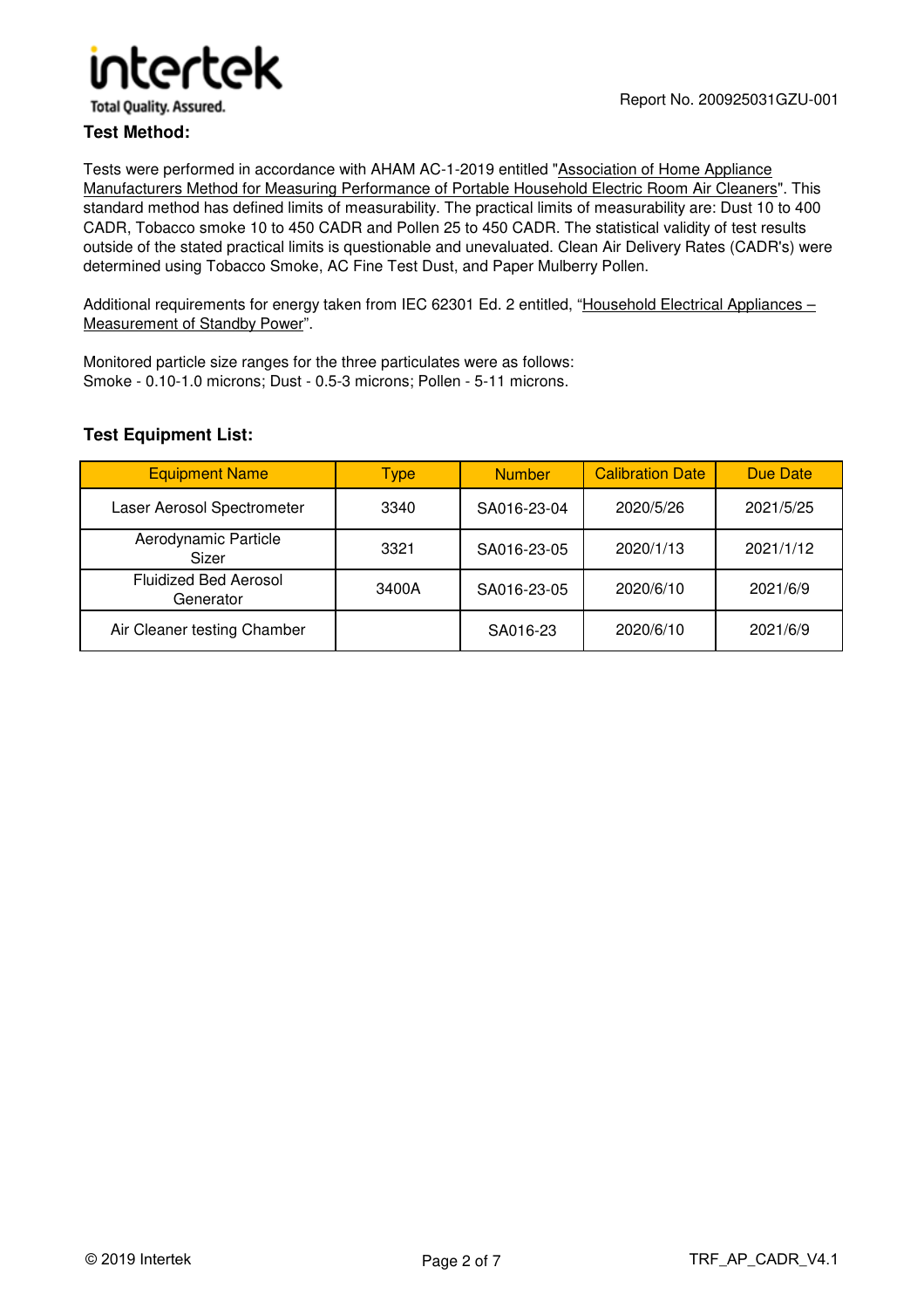# intertek

**Total Quality. Assured.** 

#### **Device Under Test Description:**

The device(s) tested for this report were/was Model 47001

The following device settings were used during testing: 120V/60Hz, Turbo mode, Ionizer ON, Tested on the Floor

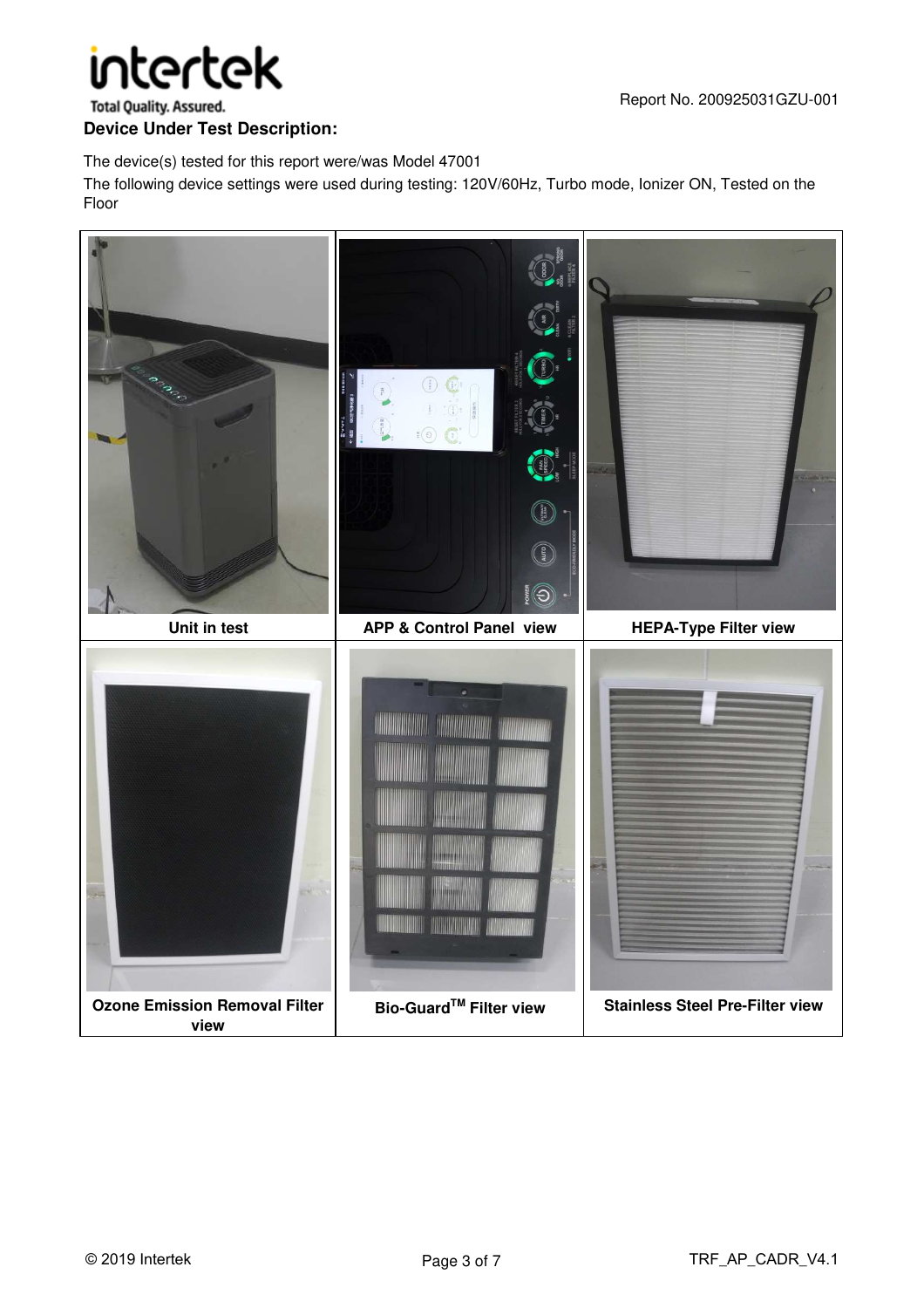

**Total Quality. Assured.** 

#### **Results of Performance Tests:**

| Model/Configuration               | Test<br><b>Particulate</b> | <b>Natural</b><br><b>Decay</b><br>Rate | <b>CADR</b><br>$(\mathsf{FT}^3/\mathsf{Min})$ | <b>CADR</b><br><b>STDEV</b> | Power<br>(W) |
|-----------------------------------|----------------------------|----------------------------------------|-----------------------------------------------|-----------------------------|--------------|
| 47001, S200925031-001             | Smoke                      | 0.00499                                | 356.1                                         | 5.6                         | 117.8        |
| 120V/60Hz, Turbo mode, Ionizer ON | Dust                       | 0.00867                                | 351.3                                         | 4.5                         | 116.4        |
| Tested on the Floor               | Pollen                     | 0.12010                                | 391.2                                         | 8.7                         | 116.4        |

#### **Conclusion:**

The results reported are within the minimum and maximum limits of measurability of the AHAM AC-1-2019 "Association of Home Appliance Manufacturers Method for Measuring Performance of PortableHousehold Electric Room Air Cleaners" Test Method.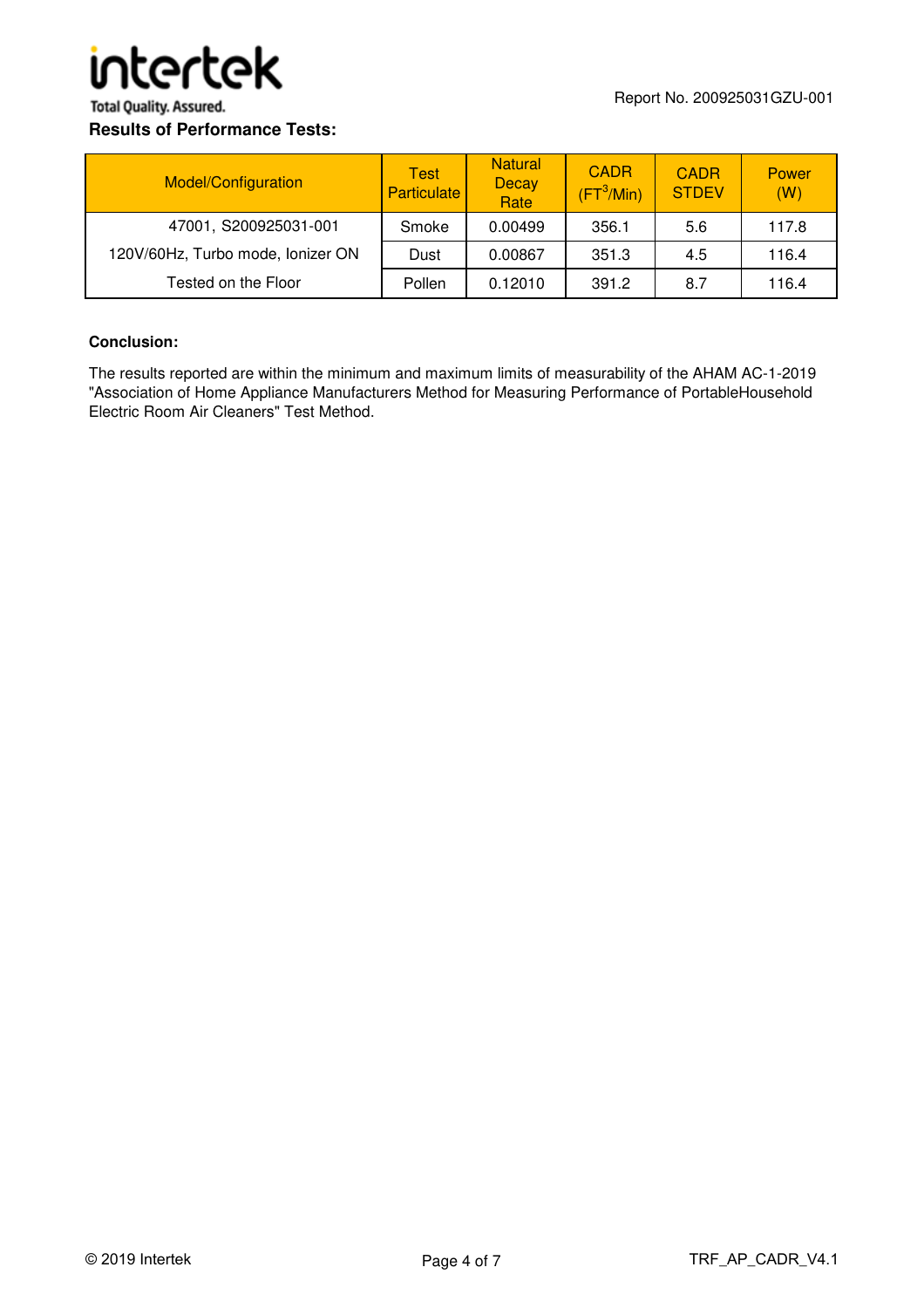

#### **Test Sample Information**

| <b>Manufacturer/ Organization</b><br><b>Name</b> | <b>Model</b><br><b>Number</b> | <b>Serial</b><br><b>Number</b> | Voltage | Nameplate   Nameplate  <br>Freq.<br>Hz | <b>Nameplate</b><br>w |
|--------------------------------------------------|-------------------------------|--------------------------------|---------|----------------------------------------|-----------------------|
| Zhongshan YiJiang<br>Technology Co., Ltd         | 47001                         | ΝA                             | 120     | 60                                     | 128                   |

#### **Test Criteria**

| <b>Test Voltage</b> | <b>Test Freq.</b> | <b>Ambient Test Temp.</b> | <b>Ambient Humuduty</b><br>%RH |
|---------------------|-------------------|---------------------------|--------------------------------|
| 120± 1              | $60 \pm 1$        | $70 \pm 5$                | $40 \pm 5$                     |

#### **CADR/Watt Requirement**

| <b>Smoke CADR Bins</b>  | <b>Minimum Smoke CADR/W</b> |  |  |
|-------------------------|-----------------------------|--|--|
| $30 \leq$ CADR $< 100$  | 1.9                         |  |  |
| $100 \leq$ CADR $< 150$ | 2.4                         |  |  |
| $CADR \geq 150$         | 2.9                         |  |  |

#### **Test Results**

| <b>Test Sample</b> | Test<br>Voltage | Test<br>Freq.<br>Hz | <b>Ambient</b><br><b>Test Temp.</b><br>°F⊹ | Ambient<br><b>Humuduty</b><br>%RH | <b>Smoke</b><br><b>CADR</b> | Power<br>W | <b>Smoke</b><br><b>CADR/W</b> |
|--------------------|-----------------|---------------------|--------------------------------------------|-----------------------------------|-----------------------------|------------|-------------------------------|
| S200925031-001     | 119.7           | 60.0                | 70.0                                       | 41.0                              | 356.1                       | 117.8      | 3.0                           |

#### **Conclusion:**

These results illustrate that this sample does meet the Energy Star Program performance requirements.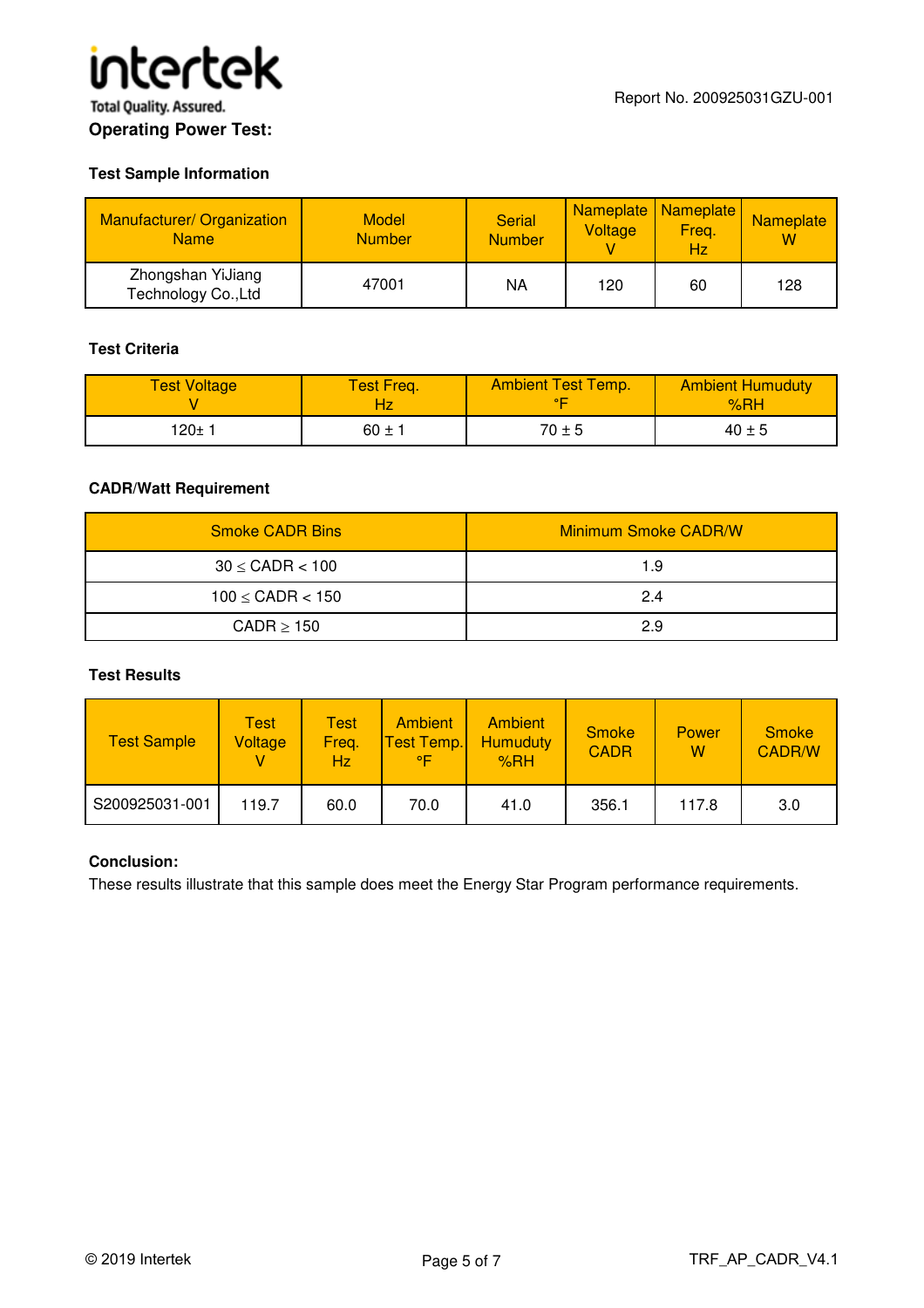#### **Test Criteria - IEC 62301**

| <b>Test Voltage</b> | Testl<br><b>Frequency</b> | <b>Total Harmonic Distortion</b><br>of the Electricity Supply<br><b>System</b> | <b>Ambient Test</b><br><b>Temperature</b><br>$\circ$ |
|---------------------|---------------------------|--------------------------------------------------------------------------------|------------------------------------------------------|
| $115 \pm 1$         | $60 \pm 1$                | $<$ 2% $\,$                                                                    | $73.4 \pm 9$                                         |

#### **Partial On Mode Requirement**

| <b>Item</b>                              | <b>Partial On Mode Power Allowance</b><br>(W) for models without Wi-Fi<br>capability | Partial On Mode Power Allowance (W)<br>for models with Wi-Fi capability |
|------------------------------------------|--------------------------------------------------------------------------------------|-------------------------------------------------------------------------|
| $\mathsf{P}_\mathsf{Base\_Allowance}$    | 1.00                                                                                 | 1.00                                                                    |
| P <sub>Network_Connected</sub>           | 0.00                                                                                 | 1.00                                                                    |
| $\mathsf{P}_{\mathsf{Max\_Partial\_On}}$ | 1.00                                                                                 | 2.00                                                                    |

Note:  $P_{\text{Max\_Partial\_On}} = P_{\text{Base\_Allowance}} + P_{\text{Network\_Connected}}$ 

#### **Test Results**

| <b>Test Sample</b> | <b>Test</b><br>Voltage<br>(V) | est Freq.<br>(Hz) | THD<br>$\frac{1}{2}$ | <b>Ambient</b><br>Temp.<br>(°F | <b>P</b> Base<br>(W) | $\mathsf{\Gamma}$ Network<br>(W) | <b>P</b> <sub>Max</sub><br>(W) |
|--------------------|-------------------------------|-------------------|----------------------|--------------------------------|----------------------|----------------------------------|--------------------------------|
| S200925031-001     | 115.1                         | 60.0              | 0.94                 | 71.0                           | 0.65                 | 0.05                             | 0.70                           |

#### **Conclusion:**

The results illustrated in the Standby Power Data shows that this model complies with the criteria.